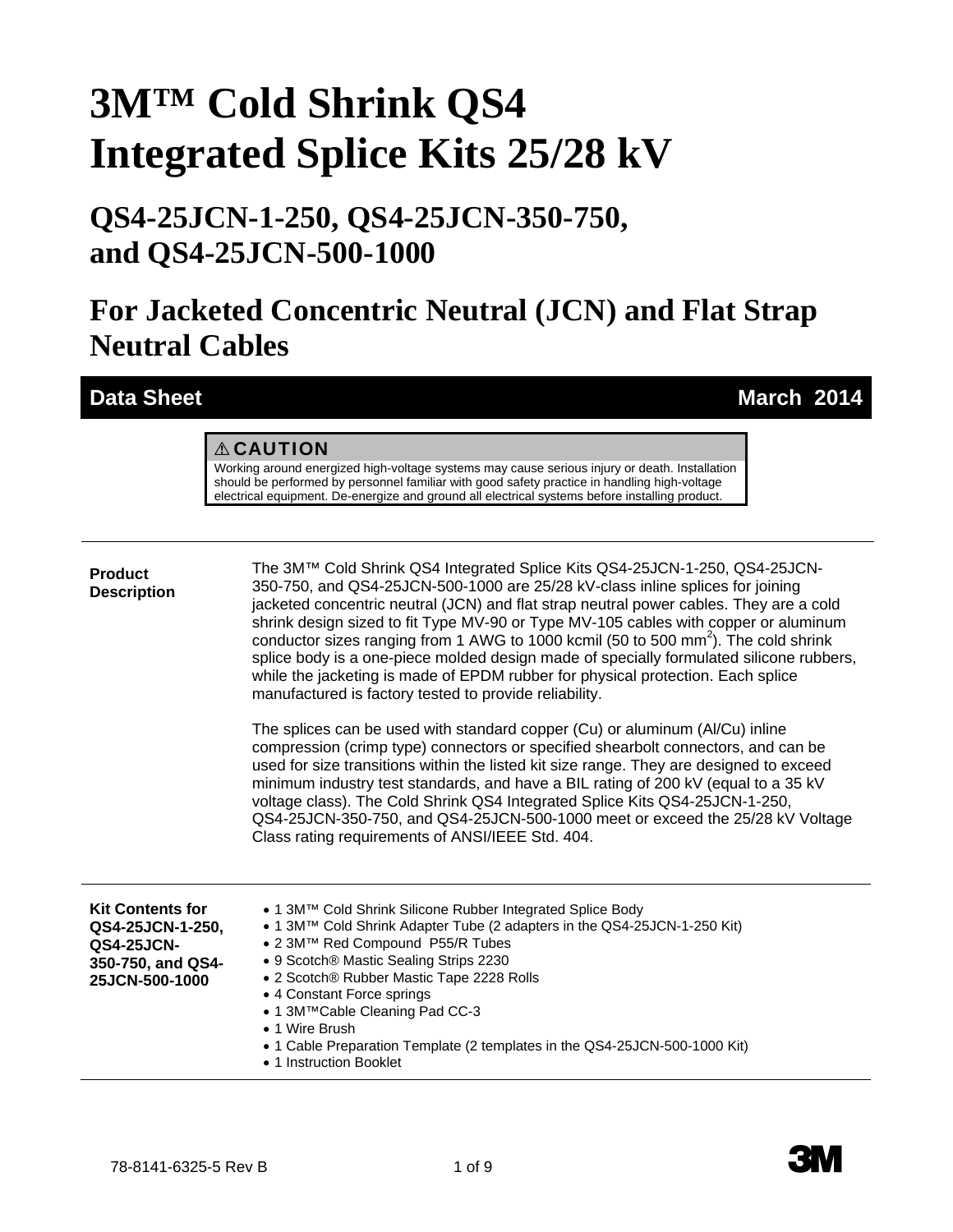| <b>Splice Features</b>                                        | • Cold Shrink Design - for quick and easy installation; excellent for cable size transitions<br>• Complete Kit — includes the required products to make one splice<br>• Silicone Rubber Construction - for good high and low temperature performance<br>• Production Tested — partial discharge and A.C. withstand tests to provide reliability<br>• Computer Aided Design - for compact size and optimal distribution of electrical field<br>• Special Electrode Design - minimizes electrical stress at critical cable/splice interface<br>• Smooth Edge Neutral Extension Sock - virtually no frayed edges<br>. Integrated Ground - standard joint includes braid for easy connection to ground |
|---------------------------------------------------------------|----------------------------------------------------------------------------------------------------------------------------------------------------------------------------------------------------------------------------------------------------------------------------------------------------------------------------------------------------------------------------------------------------------------------------------------------------------------------------------------------------------------------------------------------------------------------------------------------------------------------------------------------------------------------------------------------------|
| <b>Applications</b>                                           | For splicing 25/28 kV shielded power cables:<br>• For inline splicing<br>• For feeder and distribution circuits<br>• For jacketed concentric neutral cables (JCN)<br>• For flat strap neutral cables<br>• For copper or aluminum conductors<br>• For use with standard inline crimp connectors<br>• For use with specified 3M™ Shearbolt Connectors QCI Series<br>• For size transition splicing<br>• For direct burial installations<br>• For submerged locations                                                                                                                                                                                                                                 |
| <b>Physical and</b><br><b>Electrical</b><br><b>Properties</b> | The 3M™ Cold Shrink QS4 Integrated Splice Kits QS4-25JCN-1-250, QS4-25JCN-350-750, and<br>QS4-25JCN-500-1000 can be used on cables with a rated operating temperature up to 105°C,<br>and an emergency overload rating of 140°C. A splice constructed from this kit is rated for 25/28 kV<br>and meets or exceeds the requirements of IEEE Std. 404. The current rating of the splice meets or<br>exceeds the current rating for the cables on which it is installed. BIL rating is 200 kV, which<br>exceeds the normal 150 kV BIL rating for a 25/28 kV voltage class.                                                                                                                            |

#### **Splice Selection Table**

| Kit Number         | Cable Insulation O.D. Range<br>Inches (mm) | <b>Conductor Size Range</b><br>AWG or kcmil $(mm^2)$ |
|--------------------|--------------------------------------------|------------------------------------------------------|
| QS4-25JCN-1-250    | $0.84 - 1.36(21.3 - 34.5)$                 | 1 - 250 (50 - 120)                                   |
| QS4-25JCN-350-750  | $1.10 - 1.70(27.9 - 43.2)$                 | 350 - 750 (185 - 325)                                |
| QS4-25JCN-500-1000 | $1.24 - 2.07(31.5 - 52.6)$                 | 500 - 1000 (240 - 500)                               |
|                    |                                            |                                                      |

Table 1

#### **Connector Dimensional Requirements Table**

|                   |                |             |                 | Maximum Length |                      |                        |
|-------------------|----------------|-------------|-----------------|----------------|----------------------|------------------------|
|                   | <b>Minimum</b> |             |                 | Inches (mm)    |                      | Connector O.D.         |
|                   | O.D.           | Maximum     | <b>Aluminum</b> |                | 3M™ Shearbolt        | <b>Range Requiring</b> |
|                   | <b>Inches</b>  | O.D.        | (AI/Cu)         | Copper (Cu)    | <b>Connector QCI</b> | adapters               |
| <b>Kit Number</b> | (mm)           | Inches (mm) | Compression     | Compression    | <b>Series</b>        | Inches (mm)            |
| QS4-25JCN-        | 0.46           |             |                 |                |                      | $0.46 - 0.84$          |
| $1 - 250$         | (11,7)         | 1.36(34,5)  | 4.00 (102)      | 4.50 (114)     | 4.41 (112)           | $(11.7 - 21.3)$        |
| QS4-25JCN-        | 0.75           |             |                 |                |                      | $0.75 - 1.10$          |
| 350-750           | (19,1)         | 1.70 (43,2) | 5.75(146)       | 6.50(165)      | 6.93(176)            | $(19.1 - 27.9)$        |
| QS4-25JCN-        | 1.05           |             |                 |                |                      | $1.05 - 1.24$          |
| 500-1000          | (26,7)         | 2.07(52,6)  | 7.50 (191)      | 8.25(210)      | 7.83 (199)           | $(26,7 - 31,5)$        |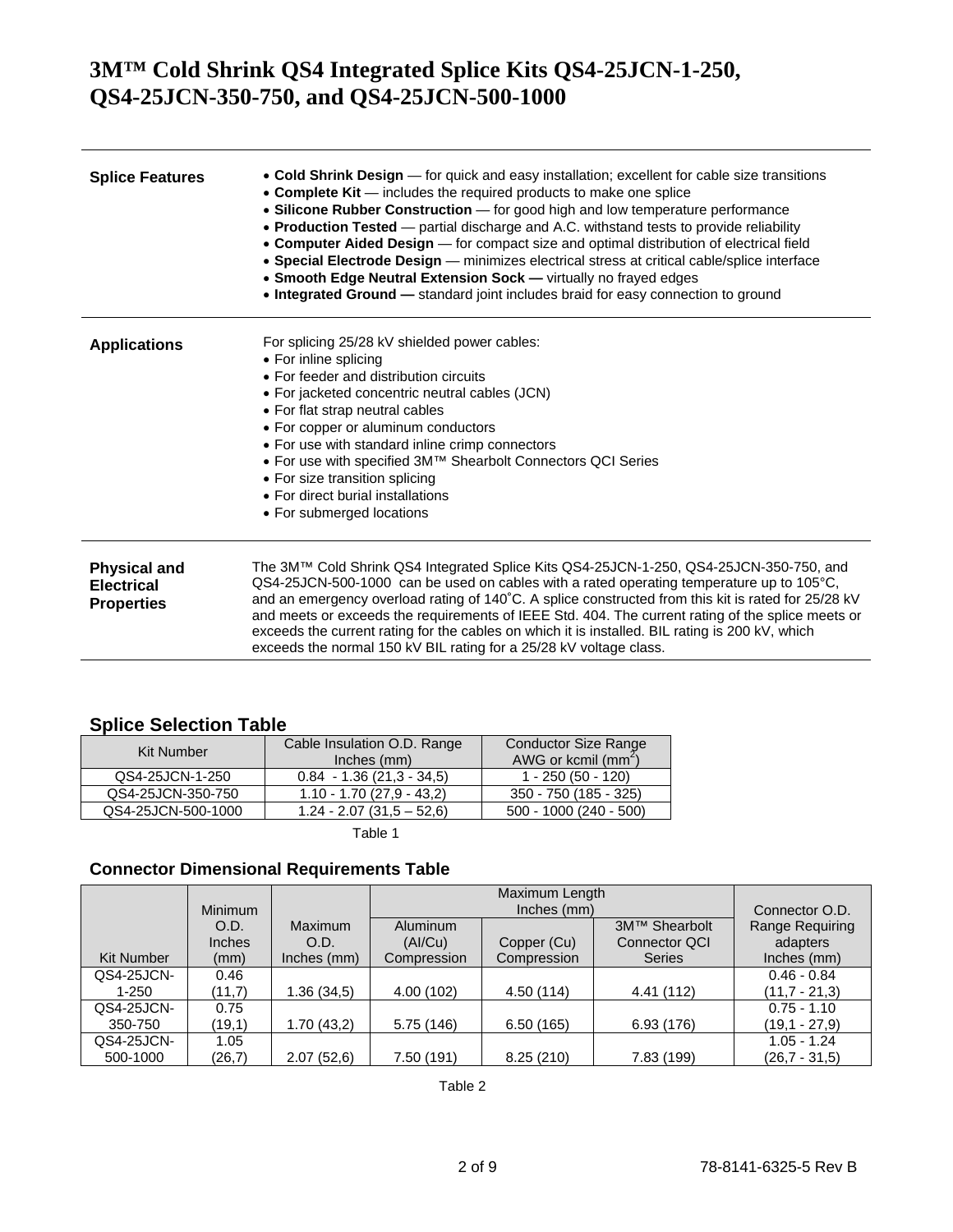### **Typical dimensions (Installed Splice) Kit Number Typical Length (L) Inches (mm) Typical Diameter (D) Inches (mm)**  QS4-25JCN-1-250 38 (965) 38 (965) 3.25 (83)<br>QS4-25JCN-350-750 41 (1041) 3.60 (91) QS4-25JCN-350-750 QS4-25JCN-500-1000 43 (1092) 3.90 (99) D  $\mathbf{L}$

### **Typical Physical and Electrical Properties Silicone Rubber (Splice Body – Insulation)**

#### **Physical Properties**

| <b>Test Method</b>                               | Typical Value*             |
|--------------------------------------------------|----------------------------|
| Hardness – Shore A (ASTM D 2240)                 | 50                         |
| Elongation (%) (ASTM D 412)                      | 610                        |
| Tensile Strength (psi) (ASTM D 412)              | 1090 $(7.5 N/mm2)$         |
| Modulus $@$ 100% (psi) (ASTM D 412)              | 340 $(2,3 \text{ N/mm}^2)$ |
| Permanent Set % (100%, 100°C, 22 hrs) (3M TM 86) | 5                          |
| Thermal Conductivity (W/m K) (ASTM D 518)        | 0.24                       |

#### **Electrical Properties**

| Dielectric Strength (V/mil) (ASTM D 149)      | 370 (14.6 kV/mm) |
|-----------------------------------------------|------------------|
| Dielectric Strength, Wet (V/mil) (ASTM D 149) | 340 (13.4 kV/mm) |
| Dielectric Constant (ASTM D 150)              | 3.3              |
| Dielectric Loss (ASTM D 150)                  | 0.005            |
| Volume Resistivity (Ohm-cm) (3M TM 80)        | $6x10^{14}$      |

#### **Silicone Rubber (Splice Body – Inner Electrode)**

#### **Physical Properties**

| <b>Test Method</b>                               | <b>Typical Value*</b>      |
|--------------------------------------------------|----------------------------|
| Hardness – Shore A (ASTM D 2240)                 | 43                         |
| Elongation (%) (ASTM D 412)                      | 510                        |
| Tensile Strength (psi) (ASTM D 412)              | 880 $(6,1 \text{ N/mm}^2)$ |
| Modulus $@$ 100% (psi) (ASTM D 412)              | 200 $(1.4 \text{ N/mm}^2)$ |
| Permanent Set % (100%, 100°C, 22 hrs) (3M TM 86) | 4                          |

#### **Electrical Properties**

| 80<br>$ \sim$<br>ΈЗΜ<br>cm)<br>PACICTIVIT<br>M<br>Jhm-<br>οu<br>'ne<br>$\mathbf{M}$<br><br>1 V I I<br>ווסוכס<br>$\cdots$ | . |  |
|--------------------------------------------------------------------------------------------------------------------------|---|--|
|                                                                                                                          |   |  |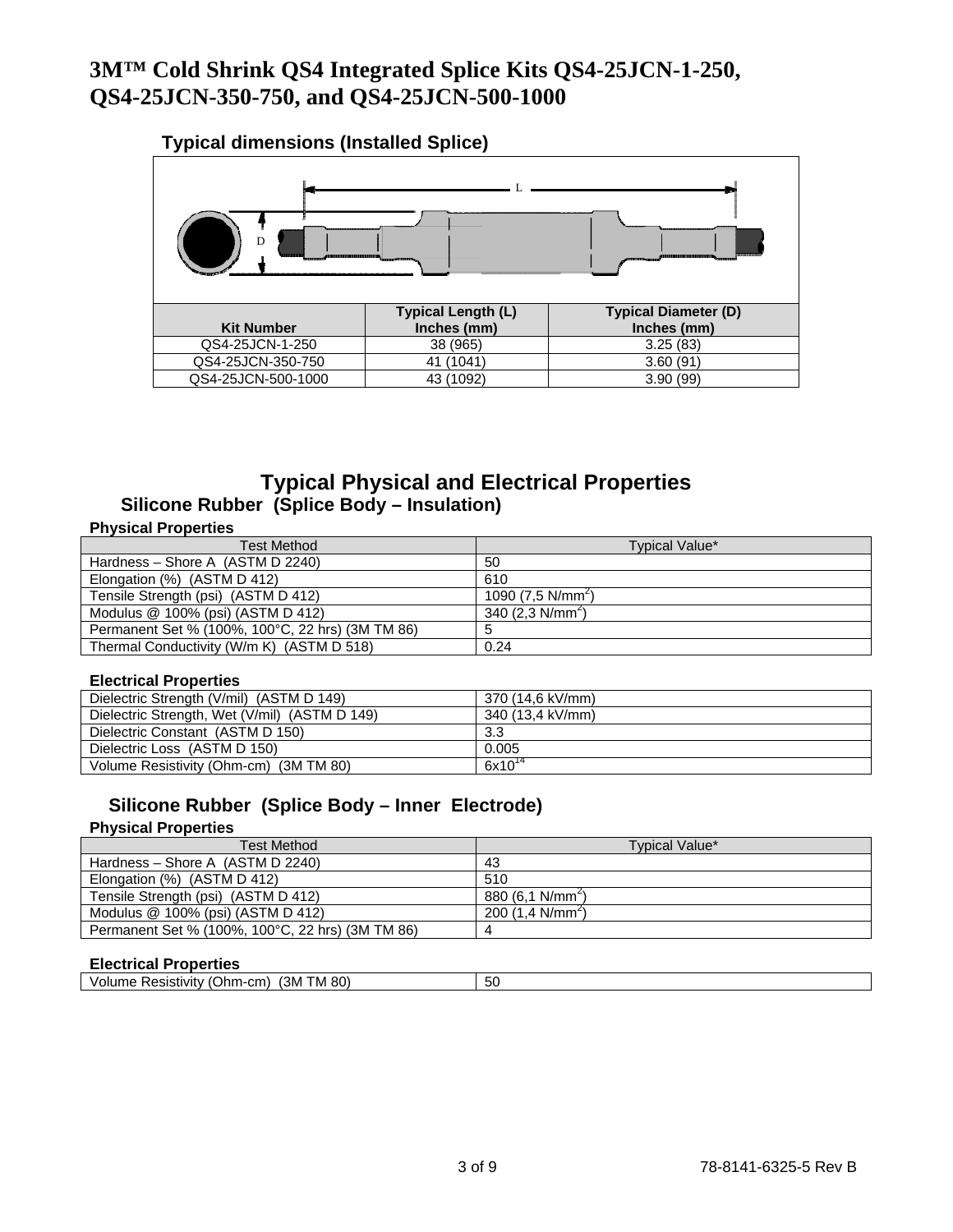#### **Silicone Rubber (Splice Body – Semi-Con Shell)**

#### **Physical Properties**

| Test Method                                      | Typical Value*               |
|--------------------------------------------------|------------------------------|
| Hardness - Shore A (ASTM D 2240)                 | 43                           |
| Elongation (%) (ASTM D 412)                      | 520                          |
| Tensile Strength (psi) (ASTM D 412)              | 890 $(6,1 \text{ N/mm}^2)$   |
| Modulus $@$ 100% (psi) (ASTM D 412)              | 230 (1.6 N/mm <sup>2</sup> ) |
| Permanent Set % (100%, 100°C, 22 hrs) (3M TM 86) | b                            |

#### **Electrical Properties**

| (3M TM 80)<br>Volume Resistivity (Ohm-cm)                                                    | эu |  |
|----------------------------------------------------------------------------------------------|----|--|
| thus are average theory or covered determinations and are not intended for aposition purpose |    |  |

\*All values are averages, based on several determinations and are not intended for specification purpose.

#### **Ethylene Propylene Rubber (Jacketing Tubes)**

#### **Physical Properties**

| <b>Test Method</b>                     | Typical Value*  |
|----------------------------------------|-----------------|
| Color                                  | <b>Black</b>    |
| Hardness - Shore A (ASTM D 2240)       | 48              |
| Elongation (%) (ASTM D 412)            | 635             |
| Tensile Strength (psi) (ASTM D 412)    | 1680 (11,6 MPa) |
| Modulus @ 100% (psi) (ASTM D 412)      | 170 (1,17 MPa)  |
| Fungus Resistance, 28 days (ASTM G 21) | No Growth       |
| Permanent Set % (250%, Strain)         | 8.8             |
| (5 min. recovery, $@$ 40°F, 4.4°C)     | 14.6            |

#### **Electrical Properties**

| Dielectric Strength, Orig. (V/mil) (ASTM D 149) | 490 (19.1 kV/mm) |
|-------------------------------------------------|------------------|
| Dielectric Strength, Wet (V/mil) (ASTM D 149)   | 465 (18.1 kV/mm) |
| Dielectric Constant, Orig. (ASTM D 150)         | 5.0              |
| Dielectric Constant, Wet (ASTM D 150)           | 5.6              |

\*All values are averages, based on several determinations and are not intended for specification purpose.

### **Shielding System (Shield Sock & Internal Ground Braid)**

#### **Electrical Properties of Shield Sock**

| Description                  | r mil Area of Folded Sock<br>Circular | mil Area of 2/0 AWG<br>Circular |
|------------------------------|---------------------------------------|---------------------------------|
| Strands<br>Copper<br>I inned | 156.340                               | 133,100                         |

#### **Electrical Properties of Internal Ground Braid**

| Description                                    | Circular mil Area of Braid | AWG<br>Circular mil Area of 7 |
|------------------------------------------------|----------------------------|-------------------------------|
| $- \cdot$<br>Strands<br>Copper<br><b>Inned</b> | 600.،<br>ົາ                | 20.820                        |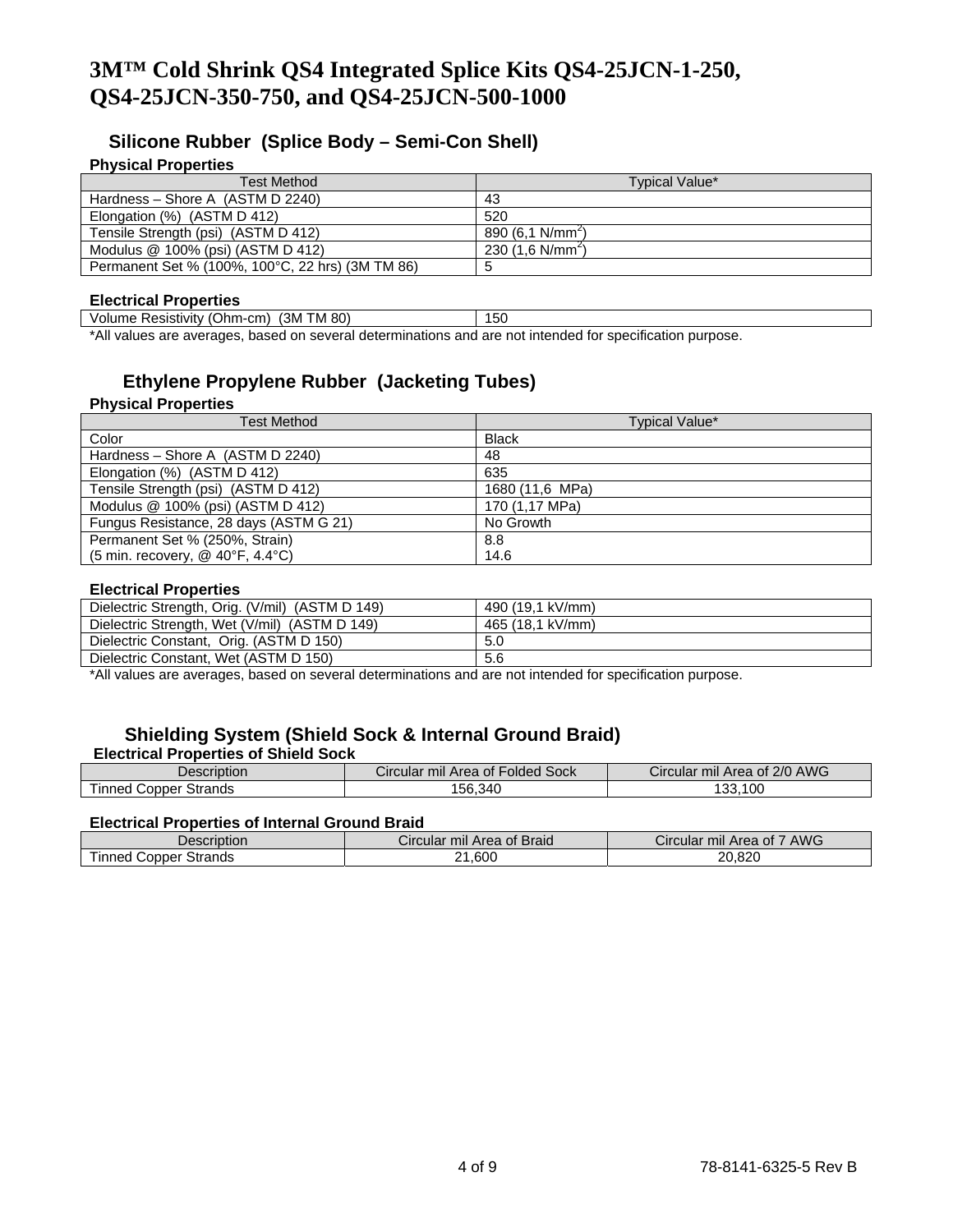| <b>Product (Open</b><br>Specification) | The jacketed concentric neutral (JCN) and flat strap neutral power cable splice shall meet the<br>requirements of ANSI/IEEE Std. 404 for a 25/28 kV rating, and must be rated by the<br>manufacturer for use on 25/28 kV class cable systems. It must be rated for continuous<br>operation at 105°C, with an emergency overload temperature rating of 140°C. The splice<br>shall be capable of splicing cables with copper or aluminum conductors sized from 1 AWG to<br>250 kcmil (50 to 120 mm <sup>2</sup> ), 350 to 750 kcmil (185 to 325 mm <sup>2</sup> ), and 500 to 1000 kcmil (240<br>to 500 mm <sup>2</sup> ) or accommodate a conductor size transition within those size ranges. The splice<br>shall be of a cold shrink design which does not require any additional heat source for<br>installation. The cold shrink splice body must be of a molded design made of silicone rubber.<br>The splice jacketing shall be made of EPDM rubber. The color of the splice body and outer<br>jacket shall be black. |
|----------------------------------------|---------------------------------------------------------------------------------------------------------------------------------------------------------------------------------------------------------------------------------------------------------------------------------------------------------------------------------------------------------------------------------------------------------------------------------------------------------------------------------------------------------------------------------------------------------------------------------------------------------------------------------------------------------------------------------------------------------------------------------------------------------------------------------------------------------------------------------------------------------------------------------------------------------------------------------------------------------------------------------------------------------------------------|
| Engineering/                           | Splicing of all 25/28 kV rated cables, jacketed concentric neutral (JCN) and flat strap neutral power                                                                                                                                                                                                                                                                                                                                                                                                                                                                                                                                                                                                                                                                                                                                                                                                                                                                                                                     |
| <b>Architectural</b>                   | cables, sized from 1 AWG to 1000 kcmil (50 to 500 mm <sup>2</sup> ) copper or aluminum, shall be performed                                                                                                                                                                                                                                                                                                                                                                                                                                                                                                                                                                                                                                                                                                                                                                                                                                                                                                                |
| (Closed                                | in accordance with the instructions provided with the 3M™ Cold Shrink QS4 Integrated Splice Kits                                                                                                                                                                                                                                                                                                                                                                                                                                                                                                                                                                                                                                                                                                                                                                                                                                                                                                                          |

QS4-25JCN-1-250, QS4-25JCN-350-750, and QS4-25JCN-500-1000.

#### **Performance Test IEEE Std. 404 25/28 kV Voltage Rating**

**Specification)**

| <b>Design Test and Sequence</b>                        | <b>Test Requirement</b>             |
|--------------------------------------------------------|-------------------------------------|
| Minimum partial discharge (corona) level               | 26 kV-rms $@ < 3pC$                 |
| Alternating-current 1 minute withstand                 | 58 kV-rms                           |
| Direct-current 15 minute withstand                     | $112$ kV-dc                         |
| Impulse withstand (BIL) at 25°C (77°F)*                | ±150 kV-crest (200 kV)*             |
| Impulse withstand (BIL) at 140°C (284°F)*              | $±150$ kV-crest (200 kV)*           |
| Minimum partial discharge (corona) level               | $\overline{26}$ kV-rms $@$ < 3 pC   |
| Cyclic aging (in air and water)                        | 48 kV-rms                           |
| Minimum partial discharge (corona) level               | 26 kV-rms $@ < 3 pC$                |
| High voltage time: 5 hr. alternating-current withstand | 58 kV-rms                           |
| 5 min. alternating-current withstand                   | 75 kV-rms                           |
| Short-time current                                     |                                     |
| (ICEA P-32-382 and ANSI/IEEE C37.09)                   | 250°C conductor temp with no damage |
| Alternating-current 1 minute withstand                 | 58 kV-rms                           |
| Shielding                                              | IEEE Std. 592                       |
| Connector thermal and mechanical                       | <b>ANSI C119.4</b>                  |

| <b>Production Test</b>                   | <b>Test Requirement</b> |
|------------------------------------------|-------------------------|
| Production splices tested                | 100%                    |
| Minimum partial discharge (corona) level | 26 kV-rms $@ < 3$ pC    |
| Alternating-current 1 minute withstand   | 58 kV–rms               |

\*Notes: (1) BIL rating for QS4-25JCN-1-250, QS4-25JCN-350-750, and QS4-25JCN-500-1000 is upgraded to ± 200 kV–crest. (2) Impulse test wave is 1.2 x 50 µsec. (ANSI/IEEE Std. 4).

#### **Additional Performance Tests**

| Test                                             | <b>Results</b>                                       |
|--------------------------------------------------|------------------------------------------------------|
| Smooth Shield Sock Load Cycling                  | 500 cycles, 3 hrs on, 3 hrs off with 250A of current |
| Smooth Shield Sock Connection Short Circuit Test | 10 cycles @ 40 kA - No Damage                        |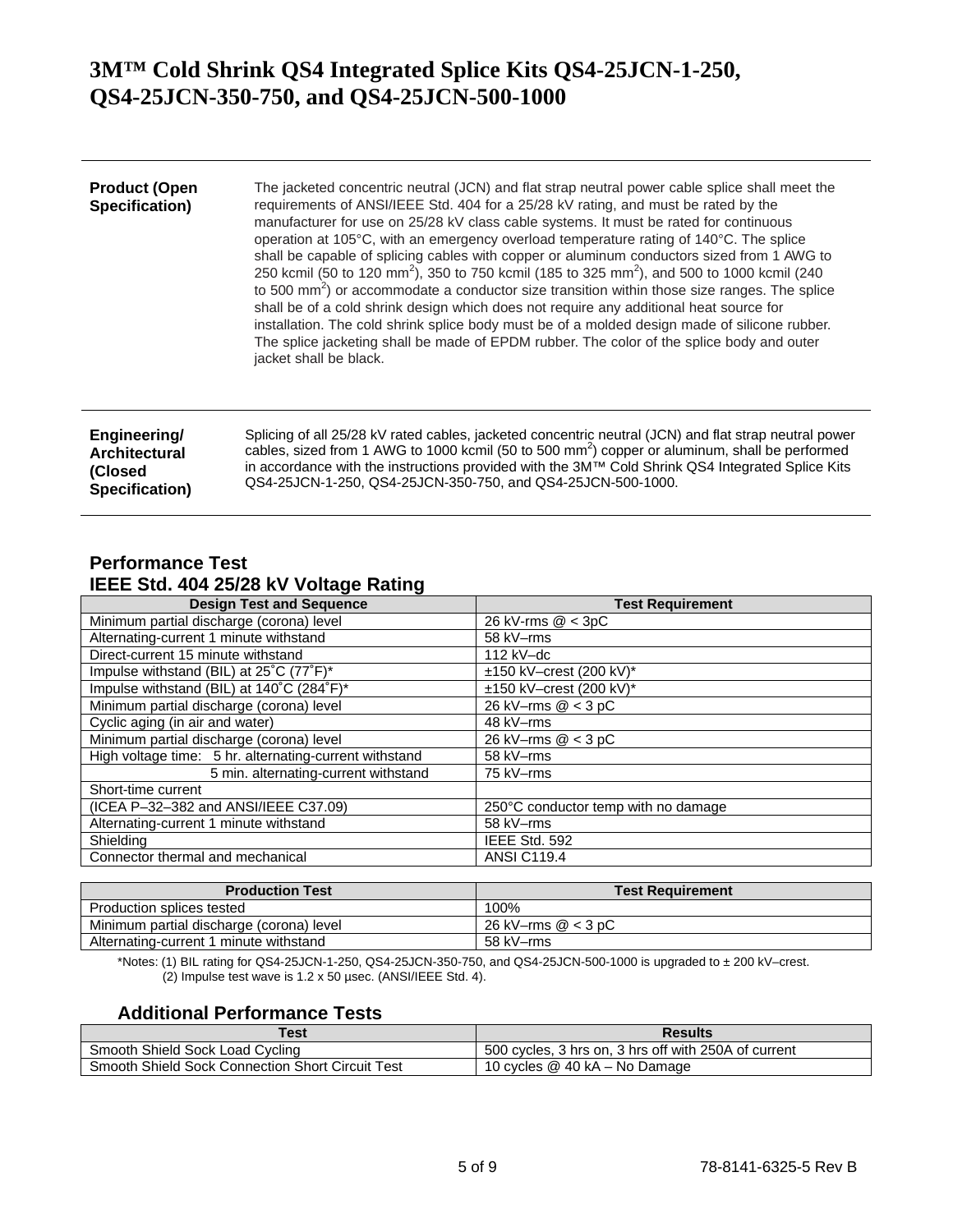| Operating<br><b>Temperature</b>                                                                                                      | Reference: AEIC CS5 and AEIC CS6:<br>Normal Operation: 105°C<br>Emergency Operation: 140°C                                                                                                                                                                                                                                                                                                                                                                                                                                                                                                                                                                                                                                                                                                                                                                                                                                                                                                                                                                                                                                                                                                                                               |
|--------------------------------------------------------------------------------------------------------------------------------------|------------------------------------------------------------------------------------------------------------------------------------------------------------------------------------------------------------------------------------------------------------------------------------------------------------------------------------------------------------------------------------------------------------------------------------------------------------------------------------------------------------------------------------------------------------------------------------------------------------------------------------------------------------------------------------------------------------------------------------------------------------------------------------------------------------------------------------------------------------------------------------------------------------------------------------------------------------------------------------------------------------------------------------------------------------------------------------------------------------------------------------------------------------------------------------------------------------------------------------------|
| <b>Installation</b><br><b>Techniques for</b><br>QS4-25JCN-1-250,<br><b>QS4-25JCN-</b><br>350-750, and QS4-<br>25JCN-500-1000<br>Kits | Detailed instructions for installing the 3M™ Cold Shrink QS4 Integrated Splice Kits QS4-25JCN-<br>1-250, QS4-25JCN-350-750, and QS4-25JCN-500-1000 are included with each kit. A Cable<br>Preparation Template is provided:<br>1. Prepare cable according to standard procedure.<br>2. Slide integrated cold shrink splice body onto prepared cables.<br>3. Install connector. Dimensional requirements table provided.<br>4. Apply a tape marker on one cable.<br>5. Apply 3M™ Red Compound P55/R on cable insulation and fill in edge of cable semi–con.<br>DO NOT use silicone grease.<br>6. Install splice over connector area, aligning end with tape marker, and removing core by pulling<br>and unwinding counterclockwise.<br>7. Connect shield sock to neutral wires using constant force springs.<br>8. Connect ground wire if circuit grounding is required at this location. Apply mastic sealing strips<br>to seal ground wire at end of cable jacket.<br>9. Apply rubber mastic tape around the end of both cable jackets.<br>10. Install cold shrink jacketing tube over splice.<br>11. Connect ground wire to ground if splice is to be grounded.<br>12. If located in direct sunlight, overwrap splice with vinyl tape. |
| <b>Maintenance</b>                                                                                                                   | Components of the 3M™ Cold Shrink QS4 Integrated Splice Kits QS4-25JCN-1-250, QS4-25JCN-<br>350-750, and QS4-25JCN-500-1000 are stable under normal storage conditions. Normal stock<br>rotation procedures are recommended. As provided, in the expanded state, the QS4 integrated                                                                                                                                                                                                                                                                                                                                                                                                                                                                                                                                                                                                                                                                                                                                                                                                                                                                                                                                                      |

rotation procedures are recommended. As provided, in the expanded state, the QS4 integrated splice kits have an on-shelf storage life of three years from the date of manufacture. The installed splices can be field tested using standard field cable testing procedures (reference ANSI/IEEE Std. 400).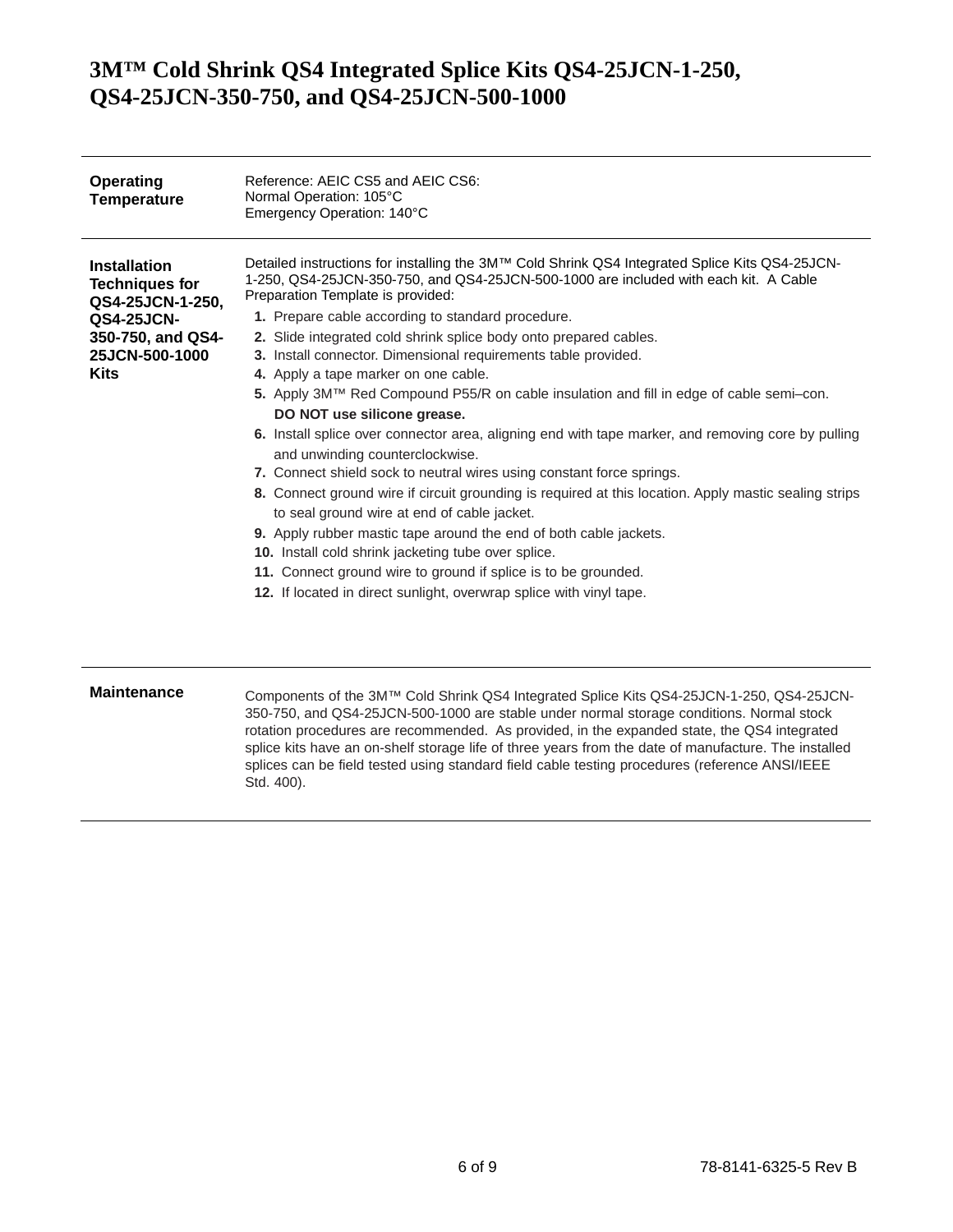#### **Connectors for QS4 Splices**

The QS4 Cold Shrink Splice kits are designed to be used with 3M™ Scotchlok™ Connectors 10000, 11000, and 20000 Series, 3M™ Connectors CI-Series, or other UL listed inline compression connectors that fit within the dimension limits listed in the 3M™ Connector Dimensional Requirements Table 2. In addition, the following transition connectors may be used:

|                   | <b>Conductor</b>     |                                   |                                     |
|-------------------|----------------------|-----------------------------------|-------------------------------------|
| <b>Kit Number</b> | Sizes (AWG or kcmil) | <b>3M™ Compression Connectors</b> | 3M™ Shearbolt Connectors QCI Series |
|                   | 1 to $1/0$           | CI-T9                             |                                     |
|                   | 1 to $2/0$           |                                   |                                     |
|                   | $1/0$ to $3/0$       |                                   |                                     |
|                   | $2/0$ to $3/0$       |                                   |                                     |
|                   | 1 to $4/0$           |                                   |                                     |
| QS4-25JCN-        | $1/0$ to $4/0$       |                                   |                                     |
| $1 - 250$         | $2/0$ to $4/0$       |                                   | QCI-2-250                           |
|                   | $3/0$ to $4/0$       | CI-T7                             |                                     |
|                   | 1 to 250             |                                   |                                     |
|                   | $1/0$ to 250         |                                   |                                     |
|                   | 2/0 to 250           |                                   |                                     |
|                   | 3/0 to 250           |                                   |                                     |
|                   | 4/0 to 250           |                                   |                                     |
|                   |                      |                                   |                                     |
|                   | 350 to 500           | 2000T 350-500 CU/AL               |                                     |
| QS4-25JCN-        | 350 to 600           |                                   |                                     |
| 350-750           | 500 to 600           |                                   | QCI-350-750                         |
|                   | 350 to 750           |                                   |                                     |
|                   | 500 to 750           |                                   |                                     |
|                   |                      |                                   |                                     |
| QS4-25JCN-        | 500 to 750           |                                   |                                     |
|                   | 500 to 1000          |                                   | QCI-500-1000                        |
| 500-1000          | 750 to 1000          |                                   |                                     |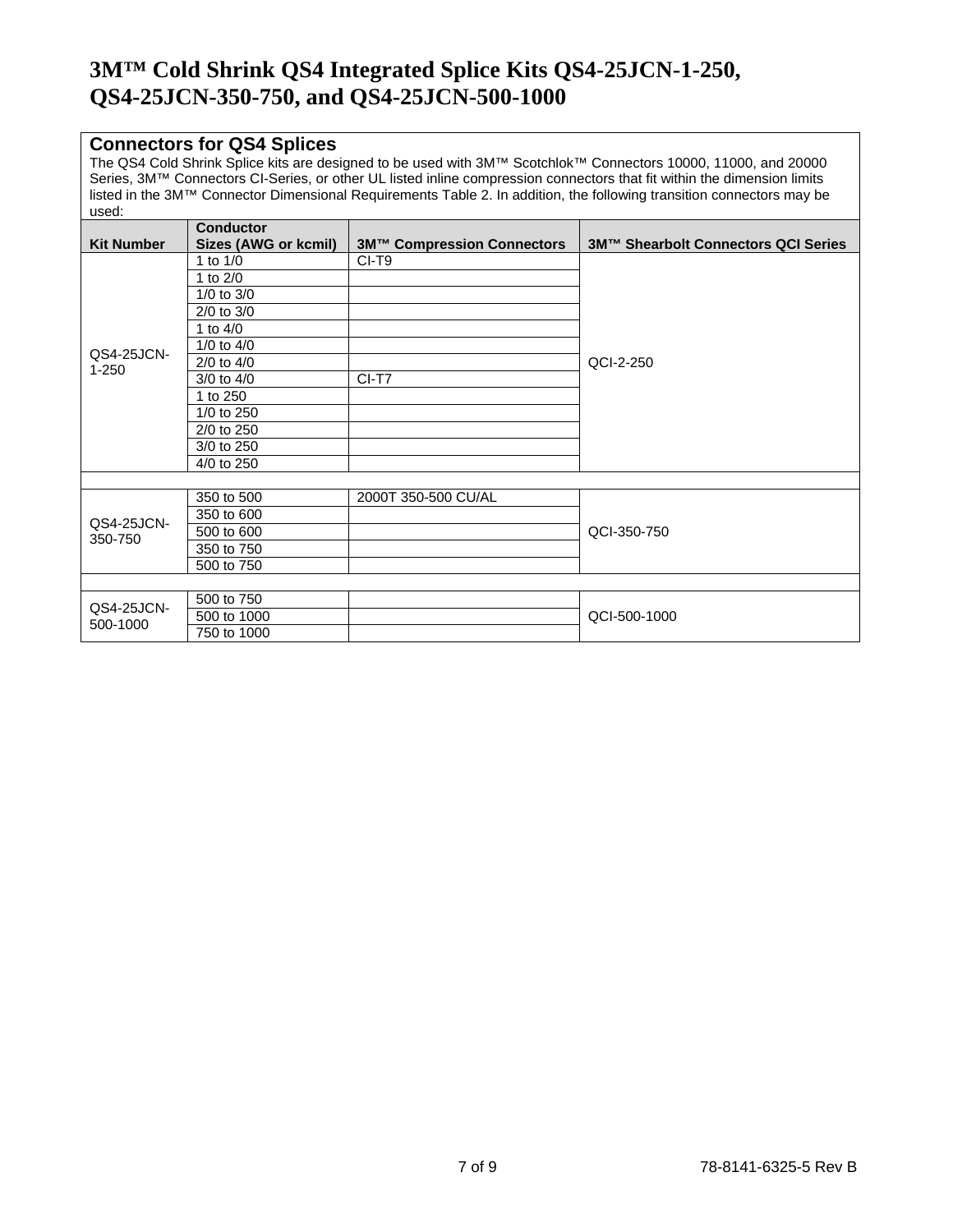#### **Connectors for QS4 Splices**

The QS4 Cold Shrink Splice kits are designed to be used with 3M™ Scotchlok™ Connectors 10000, 11000, and 20000 Series, 3M™ Connectors CI-Series, or other UL listed inline compression connectors that fit within the dimension limits listed in the 3M™ Connector Dimensional Requirements Table 2. In addition, the following transition connectors may be used:

| <b>Kit Number</b>      | <b>Conductor</b><br><b>Sizes</b><br>(AWG or kcmil) | <b>Homac</b><br><b>Connectors</b> | <b>Burndy</b><br><b>Connectors</b> | <b>Mac Products</b>           |
|------------------------|----------------------------------------------------|-----------------------------------|------------------------------------|-------------------------------|
|                        | 1 to $2/0$                                         |                                   |                                    | <b>MLCR 2/0-1</b>             |
|                        | $1/0$ to $3/0$                                     | SAC3/0R1/0                        | <b>YRB27U25</b>                    | MLCR 3/0-1/0                  |
|                        | $2/0$ to $3/0$                                     |                                   | <b>YRB27U26</b>                    |                               |
| QS4-25JCN-             | $1/0$ to $4/0$                                     | SAC4/0R1/0                        |                                    |                               |
| $1 - 250$              | $2/0$ to $4/0$                                     | SAC4/0R2/0                        | <b>YRB28U26</b>                    | MLCR 4/0-2/0                  |
|                        | $3/0$ to $4/0$                                     |                                   |                                    |                               |
|                        | 2/0 to 250                                         | SAC250R2/0                        |                                    |                               |
|                        | 3/0 to 250                                         | SAC250R3/0                        |                                    | MLCR 250-3/0                  |
|                        | 4/0 to 250                                         | SAC250R4/0                        |                                    |                               |
|                        |                                                    |                                   |                                    |                               |
|                        | 350 to 500                                         | SAC500R350                        | <b>YRB34U31</b>                    | MLC 500 + AAR 500-350 Adapter |
| QS4-25JCN-             | 350 to 600                                         |                                   | YRB36U31                           |                               |
| 350-750                | 500 to 600                                         |                                   | YRB36U34                           |                               |
|                        | 350 to 750                                         | SAC750R350                        |                                    | MLC 750 + AAR 750-350 Adapter |
|                        | 500 to 750                                         | SAC750R500                        | <b>YRB39U34</b>                    | MLCR 750-500                  |
|                        |                                                    |                                   |                                    |                               |
|                        | 500 to 750                                         | SAC750R500                        | YRB39U34                           | MLCR 750-500                  |
| QS4-25JCN-<br>500-1000 | 500 to 1000                                        |                                   |                                    | MLCR 1000-750 + AAR 750-500   |
|                        |                                                    |                                   |                                    | Adapter                       |
|                        | 750 to 1000                                        |                                   |                                    | MLCR 1000-750                 |